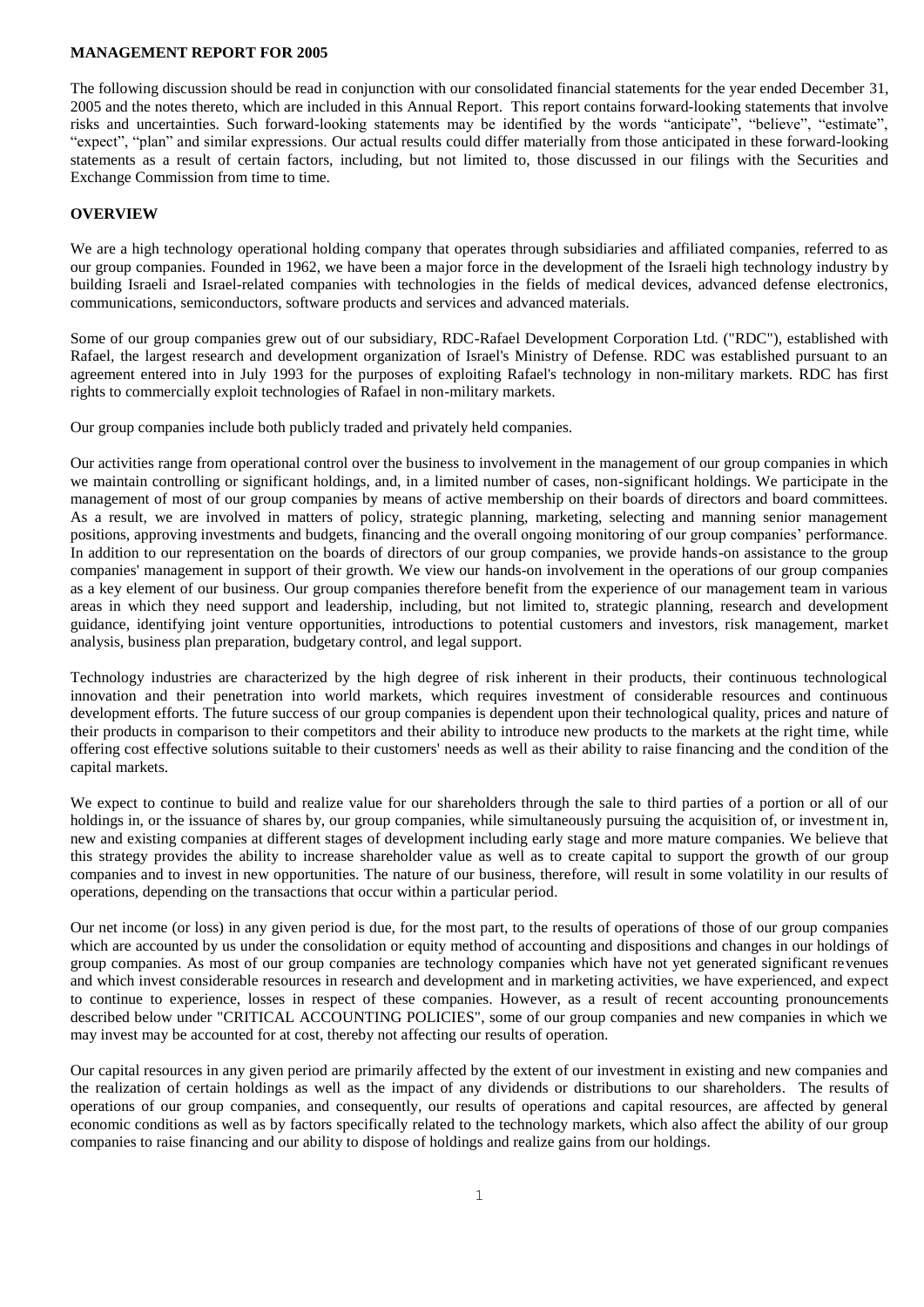# **TREND INFORMATION**

Technology industries are affected by economic trends and the condition of the capital markets. Since the second half of 2003, there has been a recovery in the technology sectors and capital markets from the downturn which commenced in 2001. This trend was reflected in the improvement in the results of operations of most of our group companies as well as the raising of funds from new strategic and other investors in private placements completed by some of our group companies. In addition, we recorded significant gains from realizing certain of our holdings, mainly in 2004 as a result of the sale of our holdings in Elbit Systems Ltd. (Nasdaq: ESLT) ("Elbit Systems"), and in the second quarter of 2005 from the sale of most of our shares in Partner Communications Company Ltd. (Nasdaq: PTNR) ("Partner") and the sale of all of our shares in Oren Semiconductor, Inc. ("Oren") (see below under "MAJOR TRANSACTIONS AND NEW INVESTMENTS"). Should the improvement in the technology sectors and capital markets continue, we anticipate that it will have a positive effect on our group companies and their ability to raise additional capital. In addition, during the last two years we invested approximately \$48.3 million in new companies (see below under "MAJOR TRANSACTIONS AND NEW INVESTMENTS" for more information regarding new investments in 2005) and an additional \$64.8 million in existing group companies (mainly in Given Imaging).

# **MAJOR TRANSACTIONS AND NEW INVESTMENTS**

*Sale of a majority of our holdings in Partner Communications Company Ltd ("Partner").* On April 20, 2005, we completed the sale of 12,765,190 shares of Partner held by us, to Partner, for approximately \$94.0 million, as part of the sale together with the other Israeli founding shareholders of Partner, of an aggregate of 33,317,933 Partner shares to Partner for aggregate consideration of approximately \$245 million. As a result, we recorded in 2005, a gain, net of tax, of approximately \$45.4 million. Following the sale, we continue to hold 3,091,361 shares of Partner, representing approximately 2% of Partner's outstanding shares, almost all of which are subject to transfer restrictions under Partner's Israeli communications license but are no longer pledged to secure debt of Partner.

On March 8, 2006 we announced the signing of a definitive agreement to acquire approximately 823,000 shares of Partner from one of the other Israeli founding shareholders of Partner for approximately \$5.3 million, reflecting approximately 15% discount from the market price, subject to adjustments in accordance with the terms of the agreement. Upon completion of the acquisition, we will hold approximately 2.6% of Partner. Almost all of these shares are subject to transfer restrictions under Partner's license. The completion of the acquisition is subject to the satisfaction of certain closing conditions including regulatory approval. There is no assurance that the acquisition will be completed.

*Investment in NuLens Ltd. ("NuLens").* On April 21, 2005, we invested approximately \$1.7 million in NuLens, an Israeli medical device company operating in the field of intra-ocular lenses, mainly for cataract and presbyopia procedures. The investment is the first of two installments, of which the second of approximately \$1.2 million was invested on March 9, 2006, simultaneously with the closing of a new investment round. The total investment of \$2.9 million was part of an aggregate investment of approximately \$3.4 million.

In addition, we invested additional amount of approximately \$1.5 million as part of an aggregate new investment of approximately \$6 million, led by Warburg Pincus, a leading global private equity fund. Following the above investments, Elron holds 25% of NuLens, on a fully diluted and on an as converted basis.

*Investment in Teledata Networks Ltd. ("Teledata").* On May 8, 2005, we completed a new investment of \$16 million in Teledata. The investment was part of an aggregate round of financing of \$19 million in which FBR Infinity II Ventures ("Infinity"), a venture capital fund related to us, invested \$3 million. Following the investment, we hold approximately 21% of Teledata and Infinity holds approximately 4% of Teledata, each on a fully diluted basis. We and Infinity entered into a voting agreement with respect to our holdings in Teledata. Teledata provides innovative access products and solutions for both traditional and next generation networks to telecom operators and service providers.

*NetVision Initial Public Offering.* NetVision provides Internet services and solutions in Israel and, commencing in the fourth quarter of 2004, international telephony services through Voice over IP technology (VoIP). On May 19, 2005, NetVision Ltd. ("NetVision") completed its initial public offering on the Tel Aviv Stock Exchange ("TASE"), in Israel of shares and convertible securities in consideration for aggregate immediate net proceeds of approximately NIS135 million (approximately \$31 million). In addition, future proceeds from the exercise of options sold in the offering may amount up to approximately NIS28.8 million (approximately \$6.6 million). Discount Investment Corporation Ltd. ("DIC"), which currently holds approximately 47.5% of our shares, is the other major shareholder of NetVision. We and DIC each converted approximately \$3.1 million of loans into equity of NetVision immediately prior to the offering and \$2.2 million in loans was repaid to each of us from the proceeds of the offering. As a result of the initial public offering, our holding in NetVision decreased from 45.7% to approximately 39% (27.4% on a fully diluted basis taking into account the possible exercise of the convertible securities) resulting in a gain for us of approximately \$3.0 million.

*Sale of holdings in Oren.* On June 10, 2005, Zoran Corporation, or Zoran (Nasdaq: ZRAN), completed the acquisition of Oren in which we held a 41% interest. From the proceeds of the acquisition, we received cash of approximately \$12.5 million (of which approximately \$2.0 million is held in escrow under the terms of the agreement) and 613,410 Zoran shares with a market value of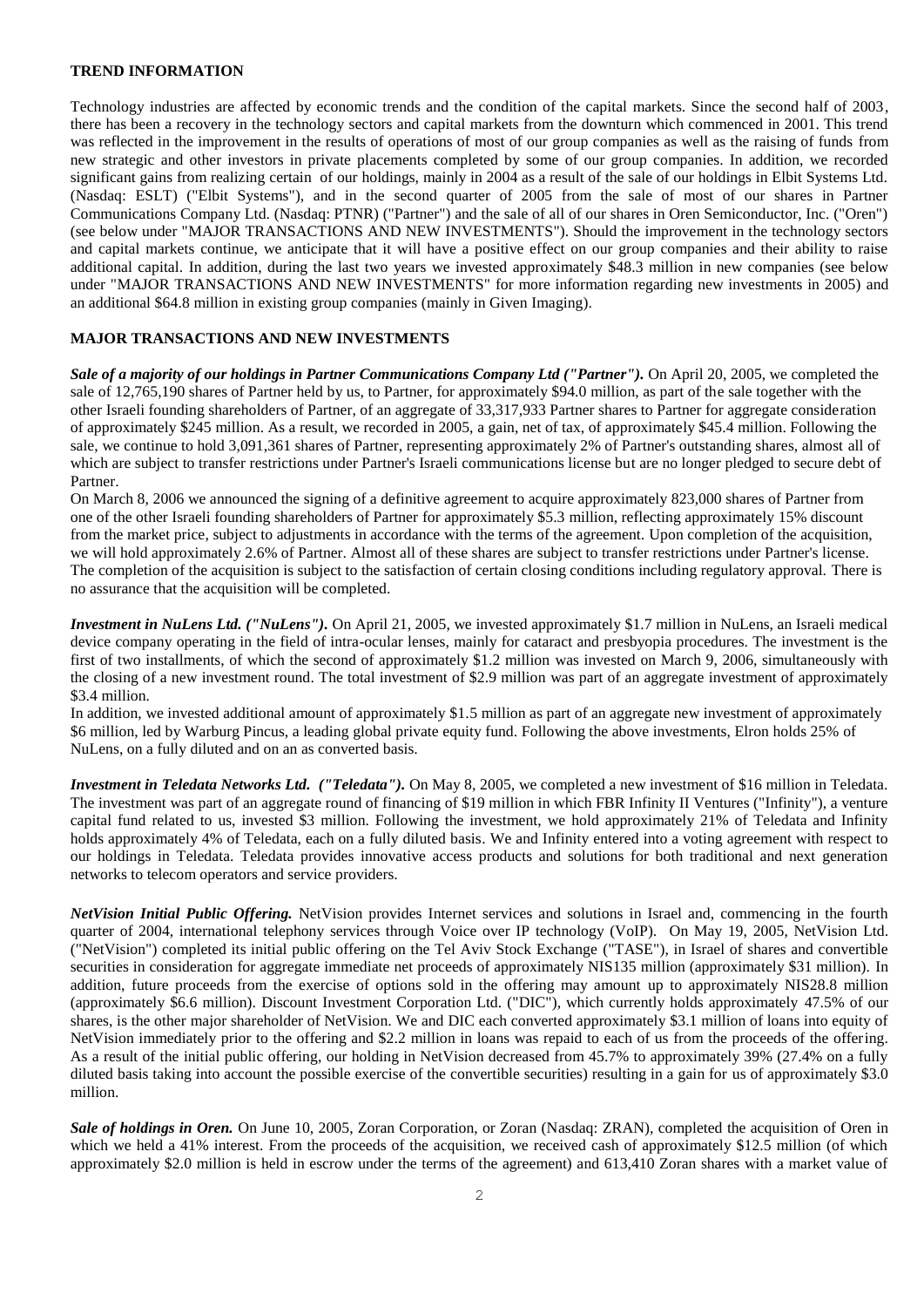approximately \$7.7 million based on Zoran's share price on the completion date of the acquisition. As a result of the transaction, we recorded a gain in 2005, net of tax, of approximately \$17.2 million. The common shares of Zoran were sold in July 2005 for \$8.8 million, resulting in a gain, net of tax, of \$0.7 million.

*Investment in BrainsGate Ltd.* ("*BrainsGate"*). On August 8, 2005, we completed an investment of approximately \$6.9 million in BrainsGate in consideration for approximately 20% of BrainsGate on a fully diluted basis, as part of an aggregate investment of approximately \$17.0 million. Infinity, with whom we have a voting agreement, holds approximately 5% of BrainsGate on a fully diluted basis. BrainsGate is an Israeli company that is developing innovative technologies for neuro–stimulation treatments of brain diseases.

*Dividend distribution.* On September 5, 2005, we declared a cash dividend of \$3.00 per share, totaling approximately \$88.5 million. The dividend was paid on September 27, 2005, to shareholders of record on September 15, 2005.

*Investment in Enure Networks Ltd. ("Enure" formerly known as Gaia Broadband Services Management Ltd.).* On October 2, 2005, we completed an investment of approximately \$4.0 million in Enure in consideration for approximately 44% of Enure on a fully diluted basis. Enure is an Israeli software company engaged in developing solutions in the field of broadband services management and home networks.

*Sale of holdings in Elron Telesoft Ltd. and Elron Telesoft Export Ltd. (the " ET group").* On December 29, 2005, we completed the sale of all of our shares of the ET group to ECtel Ltd. (Nasdaq: ECRX) for \$2.5 million, of which \$0.4 million shall be paid if certain milestones will be achieved during 2006. The transaction resulted in no material gain. The business sold by the ET group met the criteria for reporting discontinued operations according to SFAS 144, "Accounting for the Impairment or Disposal of Long-Lived Assets" and therefore the 2005 results of operations of the business sold and the gain on the sale have been classified as discontinued operations in the statement of operations and prior periods results have been reclassified accordingly. In addition, the comparative data of the assets and liabilities have been reclassified as assets and liabilities attributed to discontinued operations in the balance sheet.

*Investment in Safend Ltd. ("Safend").* On January 2, 2006, we completed an investment of approximately \$3.7 million in Safend in consideration for approximately 24% of Safend on a fully diluted basis. Safend is an Israeli company which develops comprehensive desktops and laptops endpoint security solutions.

# **CERTAIN U.S. FEDERAL INCOME TAX CONSIDERATIONS**

Following the sale of our shares in Elbit Systems in 2004, we announced that, as a result of the transaction, we may be characterized as a passive foreign investment company ("PFIC") for U.S. federal income tax purposes for 2004. This would result in adverse tax consequences for our U.S. shareholders but not for Elron. Following a review of our position and consulting with our advisors on this matter in 2004, and based on certain assumptions and facts known at that time (which we believe have not changed), we believe there is substantial authority for the position that we can rely on the "change of business" exception to PFIC status provided under Section 1298(b)(3) of the U.S. Internal Revenue Code of 1986, as amended. Substantial authority is generally sufficient to support a return reporting position. Pursuant to this exception, in order to avoid PFIC status in 2004, among other requirements, we cannot be a PFIC in 2005 or 2006 (which cannot be determined at this time with respect to 2006) or in any year prior to 2004 (which we believe was not the case).

With respect to 2005, we previously advised our shareholders that as a result of the sale of Partner shares in the second quarter of 2005, it would be reasonably possible that we would be treated as a PFIC for 2005, and, as a result, in 2004. However, currently, based on a preliminary analysis made by us, we believe that we would not be treated as a PFIC for 2005, mainly as a result of the distribution of the above mentioned cash dividend. We will advise our shareholders with respect to our 2005 status as soon we have concluded our determination.

With respect to 2006, the ultimate determination of our PFIC status will depend on the composition of our gross income and assets for the entire year, and the values of those assets, which are difficult to predict at this time and the appropriate value of our ownership interest in our group companies.

Therefore, it is unclear whether the "change of business" exception would ultimately be satisfied for 2004. We cannot assure shareholders that the IRS will not challenge our reliance on the "change of business" exception or our assumptions used in determining our percentage of passive assets and income. If there are such challenges, we could be classified as a PFIC for 2004, even if we are not a PFIC in 2005 and 2006. Furthermore, there can be no assurance that we will not become a PFIC in the future. Elron does not provide U.S. tax advice and shareholders are urged to consult their own tax advisors.

## **CRITICAL ACCOUNTING POLICIES**

We prepare our consolidated financial statements in conformity with accounting principles generally accepted in the United States ("US GAAP"). Our significant accounting policies are more fully described in Note 2 to our Consolidated Financial Statements. Certain accounting principles require us to make certain estimates, judgments and assumptions. We believe that the estimates, judgments and assumptions upon which we rely are reasonable based upon information available to us at the time that these estimates, judgments and assumptions are made. These estimates, judgments and assumptions can affect the reported amounts of assets and liabilities as of the date of the financial statements, as well as the reported amounts of revenues and expenses during the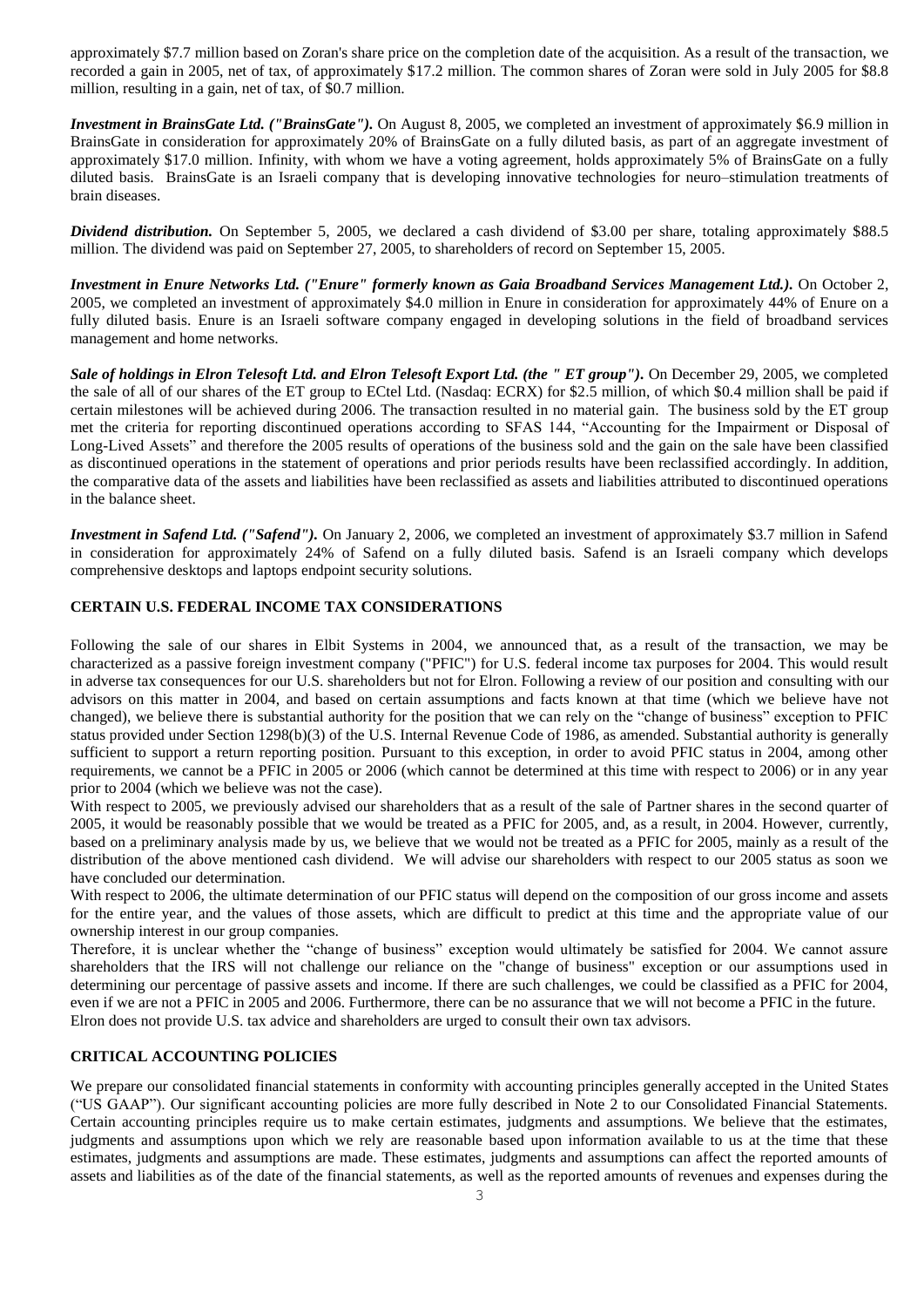periods presented. To the extent there are material differences between these estimates, judgments or assumptions and actual results, our financial statements will be affected. The significant accounting policies that we believe are the most critical to aid in fully understanding and evaluating our reported financial results include the following:

- Principles of accounting for holdings in group companies
- Business combinations and purchase price allocation
- Impairment of goodwill and other intangible assets
- Other-than-temporary decline in value of investments in group companies
- Accounting for income taxes

## **Principles of Accounting for Holdings in Group Companies**

The various holdings that we have in our group companies are accounted for under several methods, based among others, on our level of ownership and the type and form of our holdings in our group companies, as described below.

*Consolidation.* Companies over which we have control are accounted for under the consolidation method of accounting. Control is usually assumed when we own and/or our subsidiary owns more than 50% of the outstanding voting securities of a company. However, whether or not we control a group company also depends on an evaluation of several factors, including, among others, our representation on the board of directors, the level of financing provided by us to the group company and any minority rights and other factors which require management to make judgment and involve the use of significant estimates and assumptions.

Under the consolidation method, a controlled company's assets and liabilities are included within our consolidated balance sheet and its income and expense items are included within our consolidated statements of operations. The share of other shareholders in the net assets and in the net income or losses of a consolidated company is reflected in minority interest in our consolidated balance sheet and in our consolidated statements of operations, respectively. The minority interest amount adjusts our consolidated net income (loss) to reflect only our share in the earnings or losses of any consolidated company.

Notwithstanding the above, in January 2003, the Financial Accounting Standards Board (FASB) issued Interpretation No. 46, "Consolidation of Variable Interest Entities – An Interpretation of Accounting Research Bulletin No. 51" ("FIN 46"), relating to certain entities in which equity investors do not have the characteristics of a controlling financial interest or do not have sufficient equity at risk for the entity to finance its activities without additional subordinated financial support. In December 2003, the FASB issued FASB Interpretation No. 46 (revised December 2003) (FIN 46R), which replaced FIN 46. FIN 46R defines the provisions under which a Variable Interest Entity ("VIE") should be consolidated. In general, a VIE is a corporation, partnership, limitedliability corporation, trust, or any other legal structure used to conduct activities or hold assets that either (1) has an insufficient amount of equity to carry out its principal activities without additional subordinated financial support, (2) has a group of equity owners that is unable to make significant decisions about its activities, or (3) has a group of equity owners that does not have the obligation to absorb losses or the right to receive returns generated by its operations. FIN 46R provides several exceptions to its scope, such as that an entity that is deemed to be a business need not be evaluated to determine if it is a VIE unless one of the conditions specified in FIN 46R exists FIN 46 requires a VIE to be consolidated by the party with an ownership, contractual or other financial interest in the VIE (a variable interest holder) that will absorb a majority of the risk of loss from the VIE's activities, is entitled to receive a majority of the VIE's residual returns (if no other variable interests absorb a majority of the VIE's losses), or both. A variable interest holder that consolidates the VIE is called the primary beneficiary.

As an operational holding company, we have made investments in and granted loans to companies that are engaged in various fields of high technology. Some of these companies are in their early stages of development and will require substantial external investments until they can finance their activities without additional support from other parties and may be considered VIEs. These companies are currently primarily funded with financing from venture capital funds, other holding companies and private investors.

Assessment of whether a group company is within the scope of FIN 46R, whether a group company is a VIE and the determination of the primary beneficiary is judgmental in nature and involves the use of significant estimates and assumptions regarding the fair value of certain entities and their variable interests. The estimates and assumptions include, among others, forecasted cash flows, their respective probabilities and the economic value of certain preference rights.

As of December 31, 2005 Wavion Inc. ("Wavion") in which we hold approximately 37.8% is considered a VIE, but Elron is not its primary beneficiary. As of December 31, 2005, our maximum exposure to loss as a result of our involvement in Wavion does not exceed the carrying value of our investment in Wavion in the amount of approximately \$0.8 million.

*Equity Method.* Group companies which we do not control, but over whom we exercise significant influence over the operating and financial policies and in which we hold common stock or in-substance common stock as defined EITF 02-14 "Whether an Investor Should Apply the Equity Method of Accounting to Investments Other Than Common Stock" ("EITF 02-14") (which is further described below), are accounted for under the equity method of accounting. Significant influence is usually assumed when we hold 20% or more of a group company's voting securities, however, whether or not we exercise significant influence with respect to a group company also depends on an evaluation of several additional factors, including, among others, our representation on the board of directors, agreements with other shareholders, our participation in policy making processes, the existence of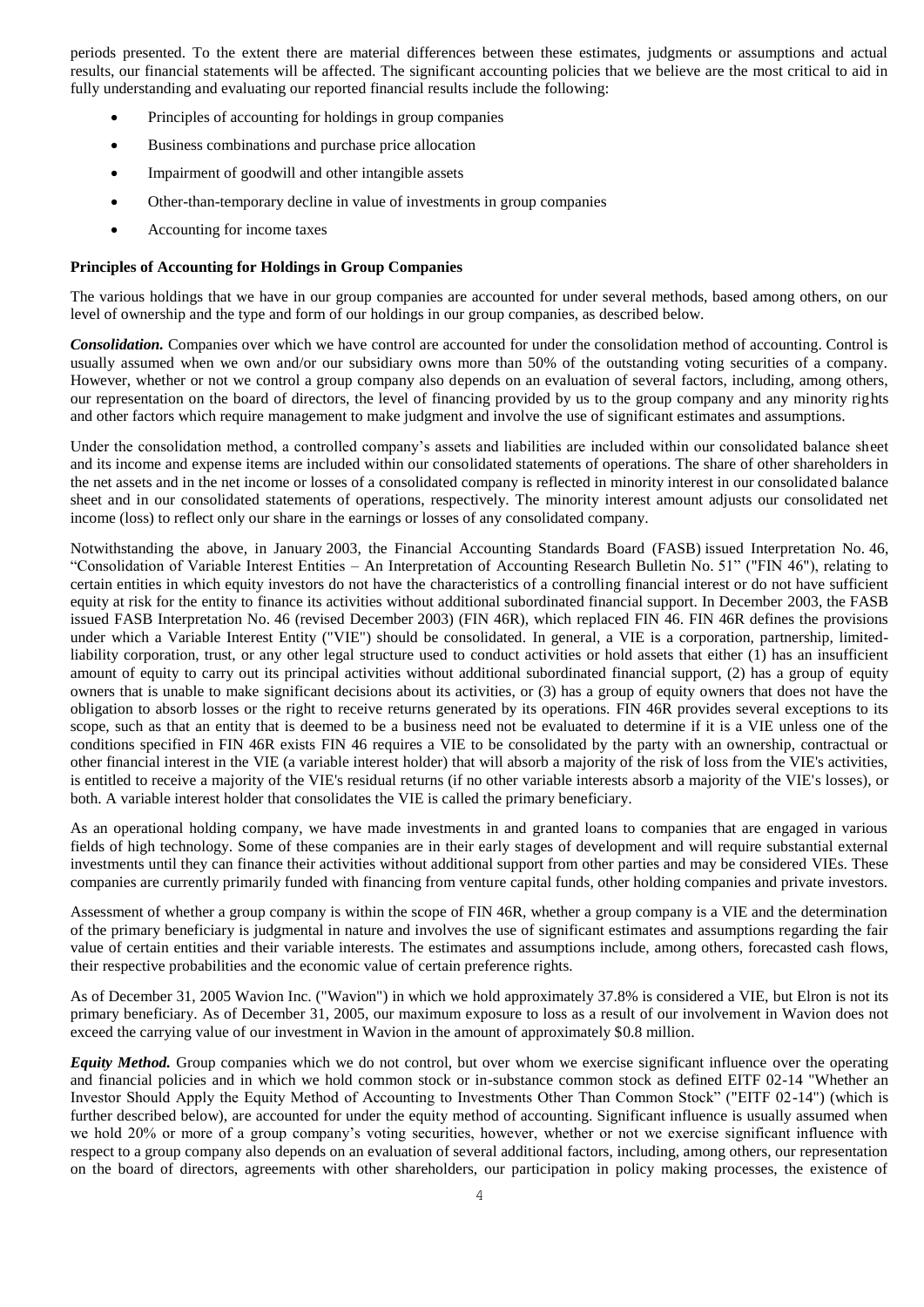material intercompany transactions and technological dependency, the extent of ownership by an investor in relation to the concentration of other shareholdings, and other factors which may require management to make certain judgmental decisions regarding significant influence.

EITF 02-14, which became effective at the beginning of the fourth quarter of 2004, defines in-substance common stock as an investment with similar risk and reward characteristics to common stock. In certain holdings we invested, among others, in preferred shares which include rights, among others, such as cumulative and participating dividends, dividend preferences and liquidation preferences. Based on EITF 02-14, new companies in which we invested in the fourth quarter of 2004 and in 2005, namely Jordan Valley, Impliant, Teledata, NuLens and BrainsGate, are being accounted for at cost notwithstanding our significant influence in such companies, as the investment in these companies is not considered to be in-substance-common stock. Any assessment of whether we hold in substance common stock in a group company is judgmental in nature and involves the use of significant estimates and assumptions such as assessing the fair value of the subordinated equity of the group company.

We also account for our interests in private equity funds under the equity method of accounting, based on our holding percentage.

Under the equity method of accounting, a group company's assets and liabilities are not included within our consolidated balance sheet and their results of operations are not reflected within our consolidated statements of operations. However, our share in the net income or losses of the group company is reflected as an equity income (loss) in our consolidated statements of operations. The share of income or losses is generally based upon our ownership level of the outstanding share capital of the group company. Notwithstanding the above, in circumstances where the equity method is being applied and our ownership in an investee is in the form of a preferred security or other senior security which is considered to be in substance common stock, we recognize equity method losses based on our ownership level in the particular investee security or loan held by us to which the equity method losses are being applied.

*Other Methods*. Our holdings in companies that we do not account for under either the consolidation or the equity method of accounting are accounted for under three different methods:

- Non-marketable securities are presented at cost. Under this method, our share in the income or losses of these entities is not included in our consolidated statements of operations.
- Marketable securities, which are classified as trading securities, are presented at fair market value and the changes in the market value are reflected in our results of operations during each reporting period.
- Marketable securities which are classified as available-for-sale are presented at fair market value and the effect of any unrealized change in market value is reflected in other comprehensive income (loss). When realized, realized gain or loss is included in our results of operations.

### **Business Combinations and Purchase Price Allocation**

Business combinations are accounted for using the purchase method of accounting, under which the total purchase price is allocated to the acquired company's assets and liabilities, based on their estimated fair values, and the remainder, if any, is attributed to goodwill.

The aggregate purchase price of any investment accounted for under either the consolidation or the equity method of accounting is being allocated to identifiable net assets, intangible assets other than goodwill, in-process research and development ("IPR&D") activities, and to goodwill. The amount allocated to IPR&D is being charged immediately to our results of operations in accordance with FASB Interpretation No. 4, "Applicability of FASB Statement No. 2 to Business Combinations Accounted for by the Purchase Method" ("FIN 4"). The amounts allocated to intangible assets other than goodwill are amortized on a straight-line basis over their weighted average expected useful life. In 2005 and 2004, IPR&D charges amounted to \$1.1 million and \$2.3 million (which are part of our share in the net income or loss of affiliated companies). IPR&D in 2004 resulted mainly from the purchase of Given Imaging shares for approximately \$43.9 million.

Estimating the fair value of certain assets acquired and liabilities assumed is judgmental in nature and often involves the use of significant estimates and assumptions, mainly with respect to intangible assets. While there are a number of different methods for estimating the value of intangibles acquired, the primary method being used is the discounted cash flow approach. Some of the more significant estimates and assumptions inherent in the discounted cash flow approach include projected future cash flows, including their timing, a discount rate reflecting the risk inherent in the future cash flows and a terminal growth rate. Another area which required judgment which can impact our results of operations was estimating the expected useful lives of the intangible assets. To the extent intangible assets are ascribed with longer useful lives, there may be less amortization expenses recorded in any given period. As we and our group companies operate in industries which are rapidly evolving and extremely competitive, the value of the intangible assets, including goodwill, their respective useful lives and the investments in companies is exposed to future adverse changes which can result in a charge to our results of operations (See also "Other-Than-Temporary Decline in Investments in Group Companies" under this section).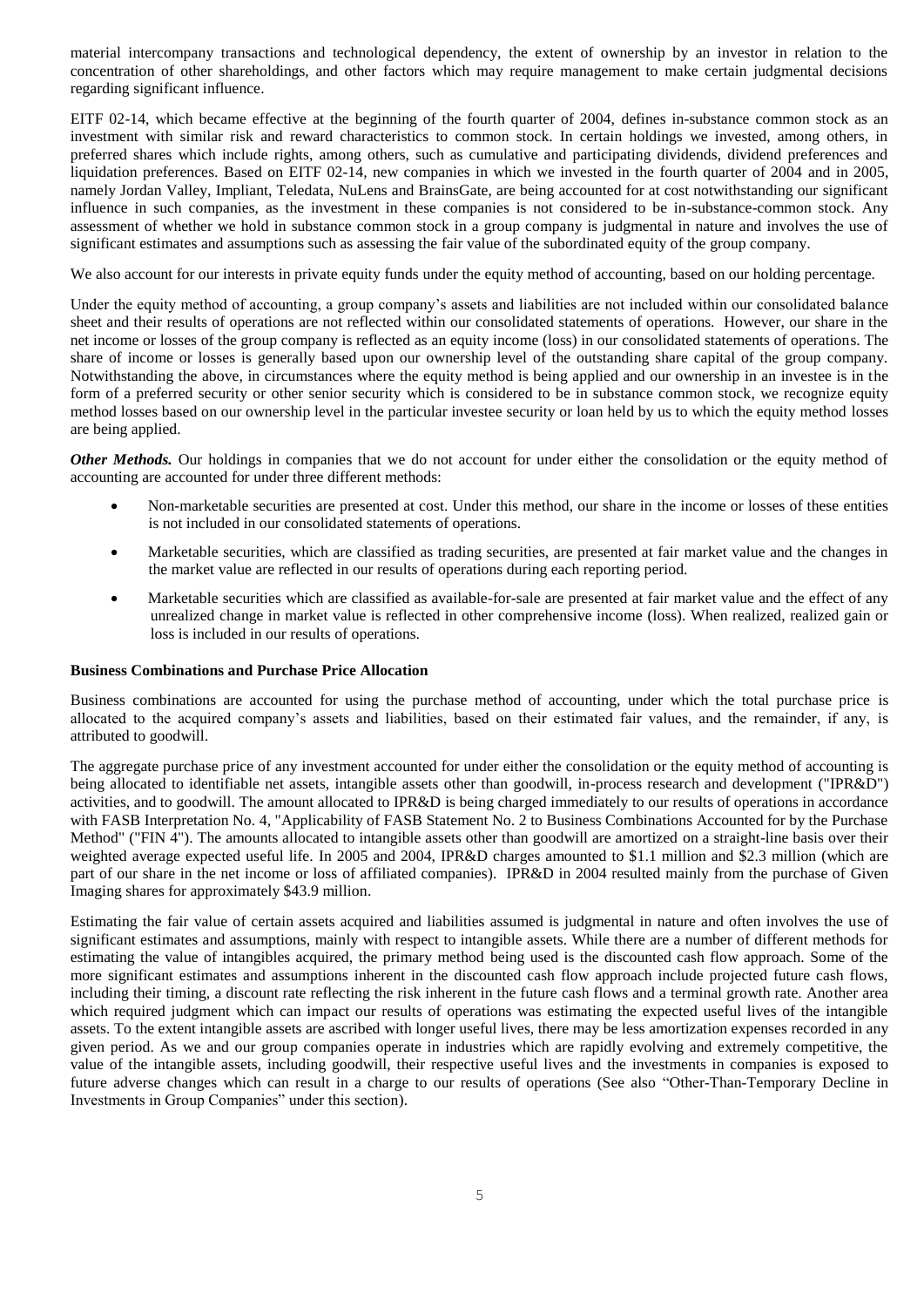#### **Impairment of Goodwill and Other Intangible Assets**

We conduct a goodwill impairment review at least annually on goodwill and on an interim basis whenever events or changes in circumstances indicate that the carrying value may not be recoverable. Factors that we consider important which could trigger an impairment review include significant underperformance relative to historical or expected future operating results and significant negative industry or economic trends. We test for impairment at a level referred to as a reporting unit. Determining fair value involves the use of significant estimates and assumptions. These estimates and assumptions could have an impact on whether or not an impairment charge is recognized. To determine fair value, we may use a number of valuation methods including quoted market prices, discounted cash flows and revenue multipliers. As mentioned above, these approaches use estimates and assumptions including projected future cash flows, discount rate and terminal growth rate. Using different assumptions could result in different results. In 2005 and 2004, a goodwill impairment charge in the amount of \$1.3 million and \$2.0 million, respectively, was recorded with respect to the operation of the ET group in light of its results of operation (following the sale of this business, these charges are presented as part of the loss from discontinued operations in the statements of operations). As we operate in industries which are rapidly evolving and extremely competitive, it is possible that our estimates could change in the near term and there can be no assurance that future goodwill impairment review will not result in an additional charge to our results of operations. At December 31, 2005, consolidated goodwill amounted to approximately \$2.7 million.

Other intangible assets with definite useful lives are reviewed for impairment whenever events or changes in circumstances indicate that the carrying amount of an asset may not be recoverable. Recoverability of assets to be held and used is measured by a comparison of the carrying amount of an asset to the future undiscounted cash flows expected to be generated by the asset. If an asset is considered to be impaired, the impairment to be recognized is measured by the amount by which the carrying amount of the asset exceeds its fair value. In the evaluation of fair value, we use significant estimates and assumptions such as projected future cash flows which are subject to high degree of judgment. In 2004 we recorded impairment charges of other intangible assets of \$2.9 million with respect to the ET group in light of its results of operation (following the sale of this business, this charge is presented as part of the loss from discontinued operations in the statements of operations). In addition in 2004 we recorded impairment charges of other intangible assets of \$4.2 million with respect to MediaGate due to our revised estimate about future proceeds from the sale of its technology. As we operate in industries which are rapidly evolving and extremely competitive, changes in the assumptions and estimates may affect the carrying value of the intangible assets, and could result in an additional impairment charge to our results of operations. At December 31, 2005, consolidated intangible assets, other than goodwill, amounted to approximately \$2.8 million.

### **Other-Than-Temporary Decline in Value of Investments in Group Companies**

At the end of each reported period we evaluate whether an other-than-temporary decline in value of an investment in a group company has been sustained. This evaluation is judgmental in nature. If it has been determined that an investment has sustained an other-than-temporary decline in its fair value relative to its carrying value, the investment is written down to its fair value by a charge to our results of operations.

An evaluation of fair value is dependent upon specific facts and circumstances. Factors that are considered by us in this determination include financial information (including, among others, budgets, business plans and financial statements) and the value at which independent third parties have invested or have committed to invest and independent appraisals, if available. Factors indicative of an other-than-temporary decline include recurring operating losses, credit defaults, specific conditions affecting the investment, such as in the industry or in geographic area, and subsequent rounds of financing at an amount below the cost basis of the investment. This list is not all inclusive and we weigh all quantitative and qualitative factors in determining if an other-thantemporary decline in value of an investment has occurred. As we operate in industries which are rapidly evolving and extremely competitive, it is possible that our estimates could change in the near term and there can be no assurance that an additional writedown or write-off of the carrying value will not be required in the future. In 2005 and 2004 we recorded write-downs in the amounts of \$6.0 million and \$1.5 million, respectively, with respect to certain group companies (in 2005 mainly with respect to Oncura and Avantry Ltd., and in 2004 mainly with respect to Textology Inc,. 3DV Systems Ltd. ("3DV") and Ingeneo Ltd.).

#### **Accounting for Income Taxes**

At the end of each reported period, we are required to estimate our income taxes. This process requires us to estimate our actual current tax liabilities and make an assessment of temporary differences resulting from differing treatment of items for tax and accounting purposes. These differences result in deferred tax assets and liabilities, which are included within our consolidated balance sheet. We must then assess the likelihood that our deferred tax assets will be realized through future taxable income and, to the extent we believe that realization is not likely, we must establish a valuation allowance. Management judgment is required in determining our provision for income taxes, our deferred tax assets and liabilities and any valuation allowance recorded against our net deferred tax assets. Our judgment as to the probability to realize our net deferred tax assets is largely based upon interpretations of certain tax laws and estimates and assumptions mainly with respect to our ability to realize investments in our group companies. Our ability to realize investments is mainly dependent upon factors such as the condition of the securities markets and other general economic conditions. As the securities markets for our group companies are highly volatile, changes in our assumptions and estimates may require us to increase the valuation allowance and therefore we may be required to include an expense within the tax provision in our statement of operations.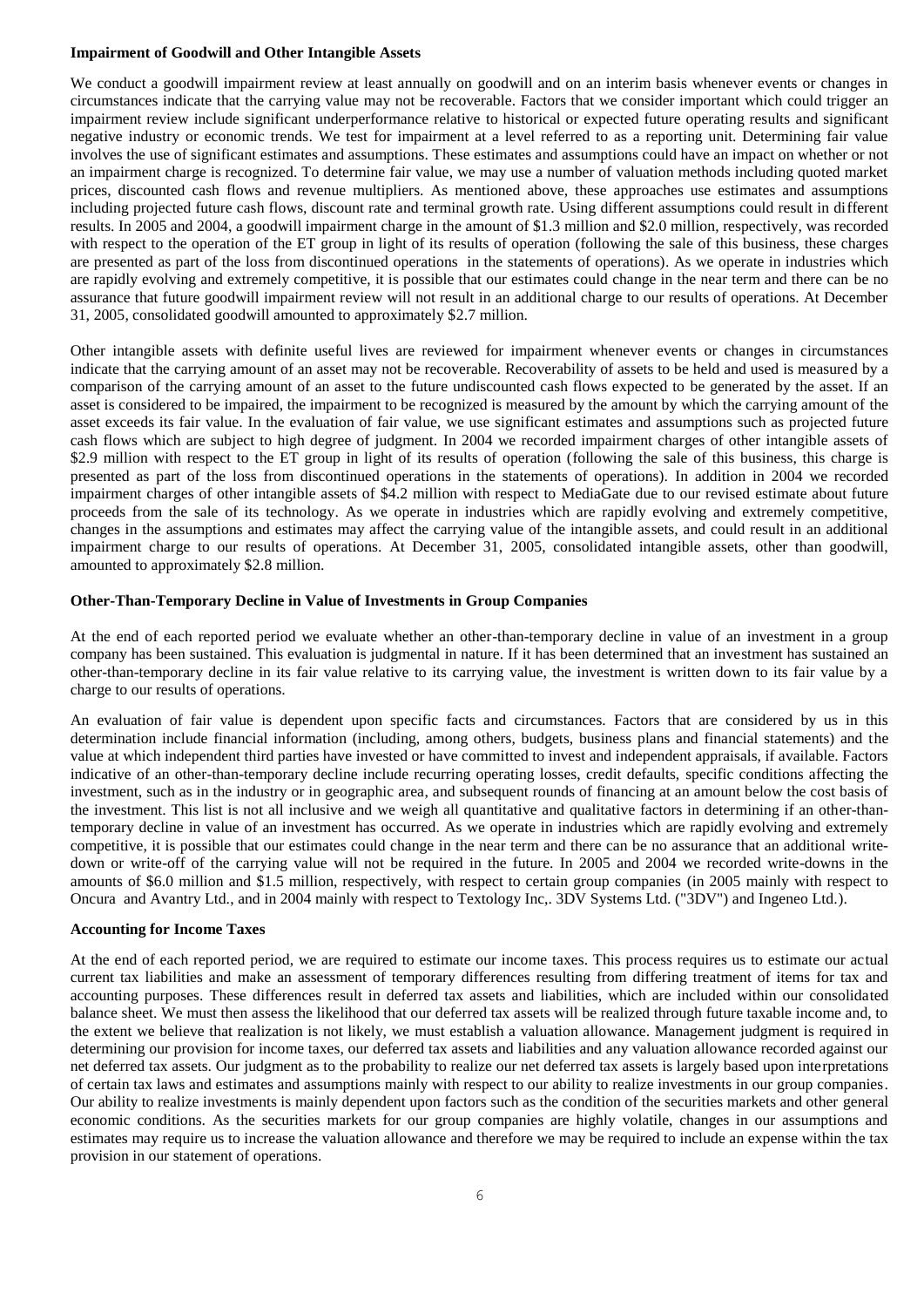As of December 31, 2005, deferred tax assets with respect to the corporate carryforward losses that are more likely than not to be realized in future years amounted to approximately \$6.5 million (\$10.6 million as of December 31, 2004). In 2005, we reduced our previous valuation allowance by \$19.6 million, which included \$14.4 million as a result of Elbit's receipt final tax assessment, of which \$3.9 million was recorded as a reduction of goodwill since the deferred tax assets related to carryforward losses of Elbit incurred in periods prior to our acquisition of Elbit) and \$5.0 million as a result of the sale of the ET group. In 2004, we reduced our previous valuation allowance by \$28.7 million in respect of losses incurred in prior periods mainly due to the sale of our shares in Elbit Systems and due to final tax assessments for previous years. Deferred tax liabilities amounted as of December 31, 2005, to \$9.5 million, mainly with respect to our investment in Partner which is accounted for as available-for-sale securities.

As of December 31, 2005 Elron has carryforward losses of approximately \$69.0 million.

# **BASIS OF PRESENTATION**

**Consolidation.** Our consolidated financial statements include the accounts of Elron and all of our direct or indirect (through Elbit and DEP) controlled subsidiaries. The following are our main subsidiaries:

| Year ended December 31,                                |                                                  |                                                 |      |                                               |                                     |                                       |
|--------------------------------------------------------|--------------------------------------------------|-------------------------------------------------|------|-----------------------------------------------|-------------------------------------|---------------------------------------|
| 2005                                                   |                                                  |                                                 | 2004 |                                               |                                     |                                       |
| Elron<br>TeleSoft <sup>1</sup><br>RDC<br>Galil Medical | <b>SELA</b><br>MediaGate<br>Medingo <sup>2</sup> | 3DV<br><b>Starling</b><br>$E$ nure <sup>3</sup> |      | Elron TeleSoft<br>RDC<br><b>Galil Medical</b> | MediaGate<br>3DV<br><b>Starling</b> | ESW <sup>4</sup><br>SELA <sup>5</sup> |

<sup>1</sup> Sold on December 29, 2005.

<sup>2</sup> Medingo was established by RDC in the fourth quarter of 2005.

<sup>3</sup> Enure has been consolidated since the beginning of the fourth quarter of 2005.

<sup>4</sup> Elron SW, Inc. ("ESW"), formerly Elron Software. ESW was liquidated as of December 31, 2004.

<sup>5</sup> Semiconductor Engineering Laboratories Ltd.("SELA") has been consolidated since the end of the second quarter of 2004.

*Equity Method.* Our main group companies held by us or through Elbit, DEP, Galil Medical and/or RDC accounted for under the equity method of accounting include:

| Year ended December 31,         |                     |          |                            |              |                   |  |
|---------------------------------|---------------------|----------|----------------------------|--------------|-------------------|--|
| 2005                            |                     |          | 2004                       |              |                   |  |
| Given Imaging                   | Wavion              | Pulsicom | Elbit Systems <sup>1</sup> | ChipX        | Oncura            |  |
| Oren Semiconductor <sup>2</sup> | <b>Notal Vision</b> | CellAct  | Given Imaging              | Wavion       | Pulsicom          |  |
| NetVision                       | AMT                 |          | Oren Semiconductor         | Notal Vision | CellAct           |  |
| ChipX                           | Oncura              |          | <b>NetVision</b>           | AMT          | SELA <sup>3</sup> |  |

 $<sup>1</sup>$  Sold on July 28, 2004.</sup>

 $2$  Sold on June 10, 2005.

<sup>3</sup> Through the end of the second quarter of 2004.

*Cost.* Our main group companies held by us accounted for under the cost method of accounting include:

| Year ended December 31, |                   |               |  |  |  |
|-------------------------|-------------------|---------------|--|--|--|
|                         | 2005              | 2004          |  |  |  |
| Jordan Valley           | <b>BrainsGate</b> | Jordan Valley |  |  |  |
| Impliant                | <b>NuLens</b>     | Impliant      |  |  |  |
| Teledata                |                   |               |  |  |  |

# **RESULTS OF OPERATIONS**

*Year Ended December 31, 2005 compared to Year Ended December 31, 2004.*

The following tables set forth our results of operations in the reported period:

|                             |                                         | <b>Year ended December 31,</b> |  |  |
|-----------------------------|-----------------------------------------|--------------------------------|--|--|
|                             | 2005                                    | 2004                           |  |  |
|                             | (millions of \$, except per share data) |                                |  |  |
| Net income (loss)           | 47.3                                    | 84.1                           |  |  |
| Net income (loss) per share | 1.61                                    | 2.87                           |  |  |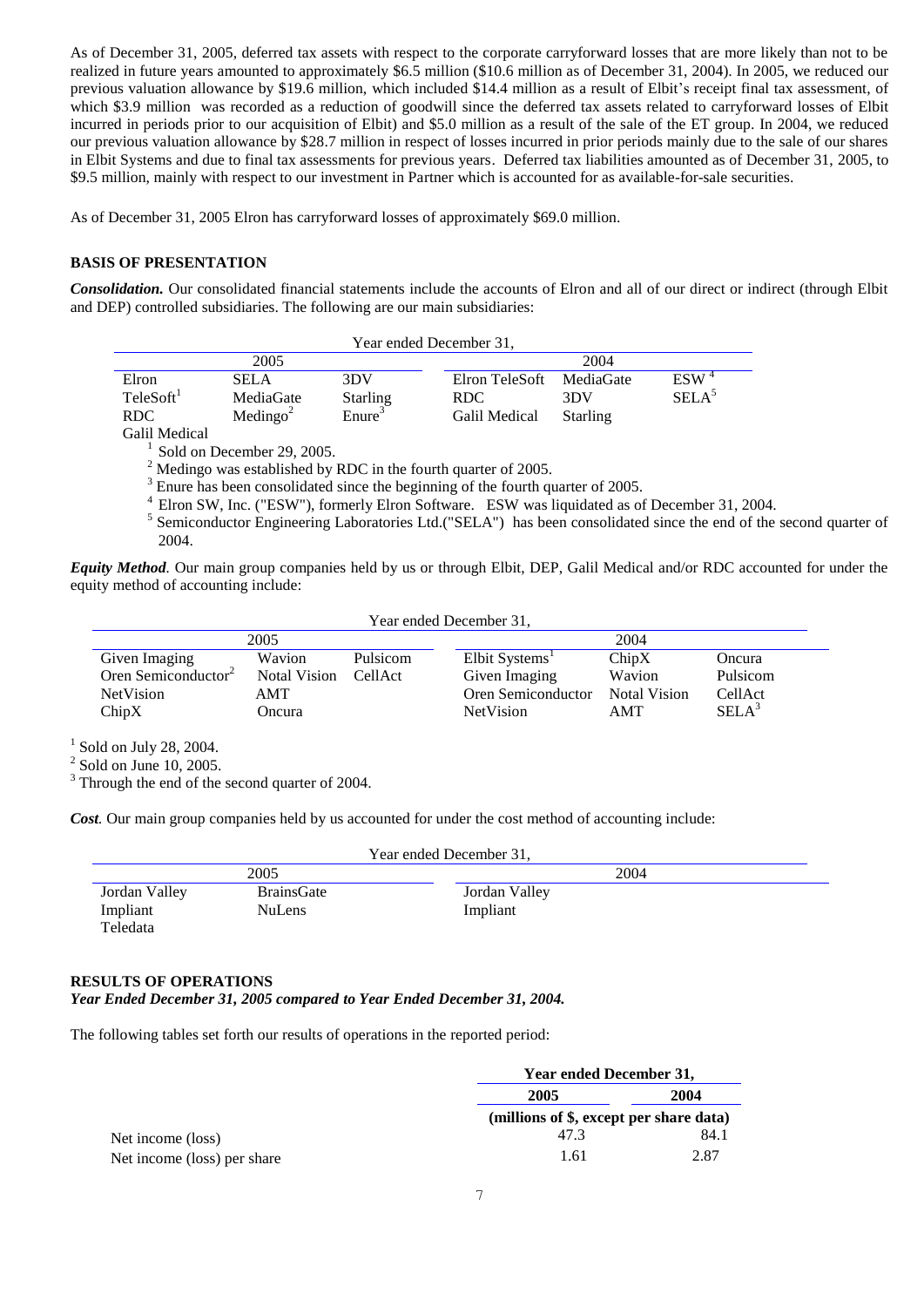The net income we reported in 2005 was mainly due to the following gains from changes in holding and dispositions of group companies:

- (i) a gain, net of tax, of approximately \$45.4 million resulting from the sale of Partner's shares in consideration for \$94.0 million. This gain includes approximately \$9.4 million, resulting from a decrease in our previous valuation allowance in respect of losses incurred in prior periods, following our receipt of a final tax assessment;
- (ii) a gain, net of tax, of approximately \$17.2 million resulting from the sale of Oren's shares in consideration for \$20.3 million in cash and Zoran shares;
- (iii) a gain of approximately \$3.0 million from the decrease in our interest in NetVision following its initial public offering; and
- (iv) a tax benefit of \$5 million, resulting from a decrease in our previous valuation allowance in respect of losses incurred on our investment in the ET group.

The above gains were offset by losses, net, which we recorded with respect to our group companies in the amount of \$23.0 million in 2005.

The net income we reported in 2004 included the following gains from changes in holding and dispositions of group companies:

- (i) a gain, net of tax, of approximately \$91.5 million resulting from the sale of our holdings in Elbit Systems for approximately \$196.6 million. This gain includes approximately \$21.6 million resulting from a decrease in our previous valuation allowance in respect of losses incurred in prior periods following our receipt of a final tax assessment;
- (ii) a gain, net of tax and minority interest, of approximately \$6.7 million resulting from the sale of Given Imaging's shares by RDC and the decrease in our direct and indirect interest in Given Imaging following the completion of Given Imaging's secondary public offering;
- (iii) a gain of approximately \$5.3 million resulting from the sale of our shares in KIT eLearning; and
- (iv) a gain, net after tax, of approximately \$3.6 million resulting from the sale of 854,701 Zix Corporation shares (which were received as consideration for the sale of ESW business in 2003) for aggregate consideration of \$8.1 million;.

The above gains were offset by losses, net, which we recorded with respect to our group companies in the amount of \$23.3 million in 2004.

Subsequent to the sale of the ET group we operate in one segment. The following table summarizes our operating results:

|                                                | Year ended December 31, |             |  |
|------------------------------------------------|-------------------------|-------------|--|
|                                                | 2005                    | 2004        |  |
|                                                | (millions of \$)        |             |  |
| Net revenues                                   | 12.6                    | 11.3        |  |
| Net loss from equity investments               | (17.5)                  | (10.5)      |  |
| Gains from disposal of business and            |                         |             |  |
| affiliated companies and changes in            |                         |             |  |
| holdings in affiliated companies               | 23.3                    | 132.4       |  |
| Other income, net                              | 58.6                    | 4.7         |  |
| Finance income, net                            | 5.5                     | 1.4         |  |
| Total income                                   | 82.5                    | 139.3       |  |
| Cost of revenues                               | 7.2                     | 6.3         |  |
| Operating expenses*                            | 18.5                    | 17.0        |  |
| Amortization of other assets                   | 0.4                     | 0.1         |  |
| Impairment of long-lived assets                |                         | 4.2         |  |
| Total costs and expenses                       | 26.1                    | 27.6        |  |
| Gain from continuing operations                |                         |             |  |
| before income taxes                            | 56.5                    | 111.7       |  |
| Tax benefit (Income taxes)                     | (10.5)                  | (15.1)      |  |
| Minority interest                              | 5.2                     | (4.1)       |  |
| Net income from continuing operations          | 51.2                    | 92.5        |  |
| Discontinued operations of the ET group $(**)$ | (3.9)                   | (7.9)       |  |
| Discontinued operations of ESW                 |                         | (0.5)       |  |
| Net income                                     | 47.3                    | <u>84.1</u> |  |
|                                                |                         |             |  |

\* Excluding amortization of intangible assets which are presented separately.

\*\* As described under "MAJOR TRANSACTIONS AND NEW INVESTMENTS" in December 2005, we sold all our holdings in the ET group which was focused on telecom network management products and services, and accordingly the current period results of operations and the gain on the sale have been classified as discontinued operations, and prior periods results have been reclassified accordingly. The following table sets forth the composition of the discontinued operating results of the ET group:

|                                   | Year ended December 31, |       |  |
|-----------------------------------|-------------------------|-------|--|
|                                   | 2005<br>2004            |       |  |
|                                   | $(millions of \$)$      |       |  |
| Loss from operations              | (4.1)                   | (7.9) |  |
| Gain on disposal                  | 0.2                     |       |  |
| Loss from Discontinued operations | (3.9)                   |       |  |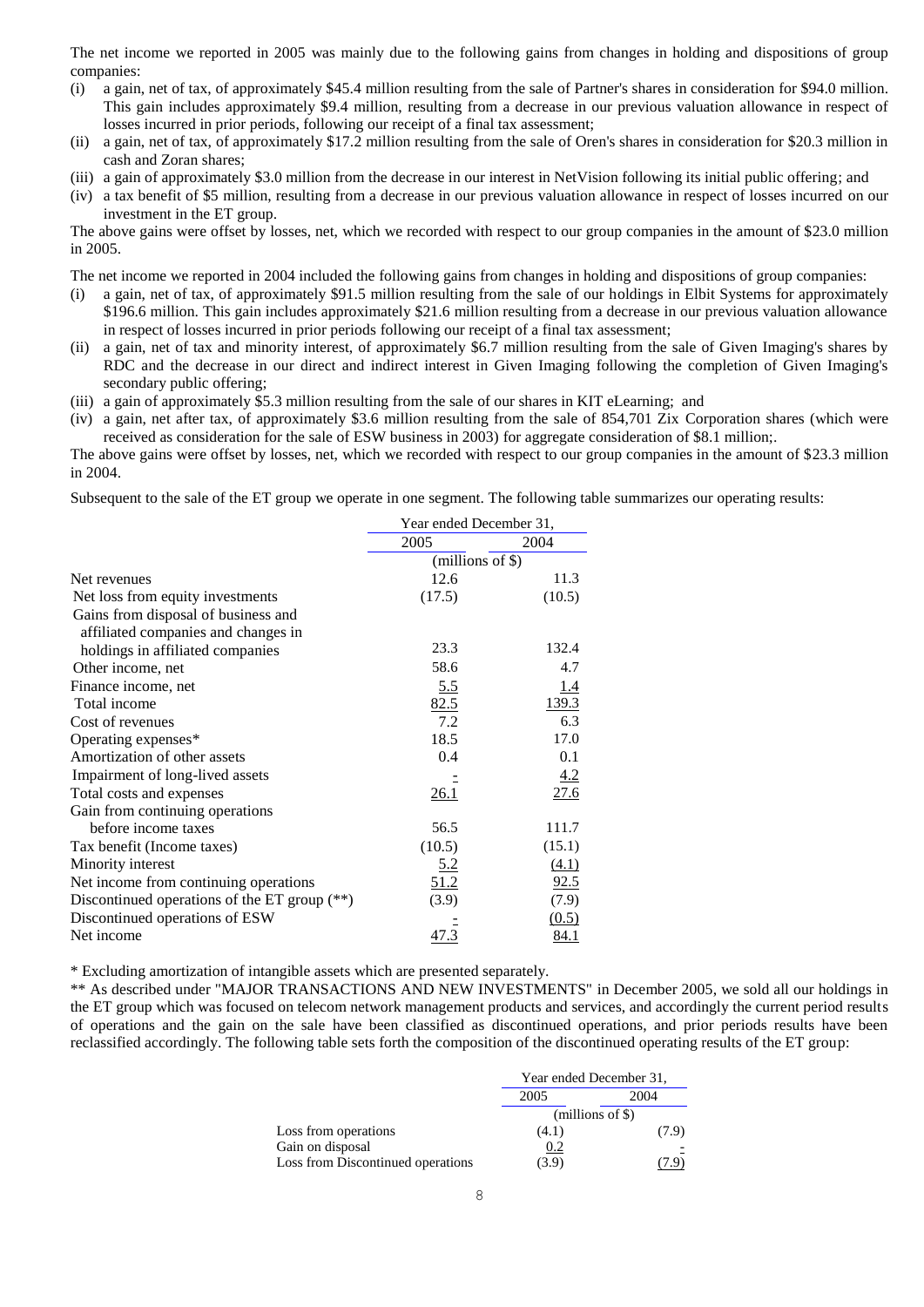The decrease in loss from operations in the reported period was primarily due to an impairment charge of long lived assets and goodwill in the aggregate amount of \$4.9 million which was recorded in 2004. In 2005 a goodwill impairment in the amount of \$1.3 million was recorded.

#### **Income**

*Net revenues.* Net revenues consisted of sales of products and services by our subsidiaries, mainly Galil Medical and SELA. The following table sets forth these revenues:

|                   | Year ended December 31, |      |  |
|-------------------|-------------------------|------|--|
|                   | 2005                    | 2004 |  |
|                   | $(millions of \S)$      |      |  |
| Galil Medical     | 8.3                     | 7.6  |  |
| SELA <sup>1</sup> | 4.2                     | 3.3  |  |
| Other             | 0.1                     | 0.4  |  |
|                   |                         |      |  |

<sup>1</sup> SELA's results have been consolidated since July 1, 2004

In 2005, Galil Medical recorded revenues of \$8.3 million, compared to \$7.6 million in 2004. Galil Medical's revenues derived mainly from the supply of cryo products and R&D services to Oncura, in which it has a 25% ownership interest.

SELA recorded revenues of \$4.2 million in 2005, compared to of \$5.1 million in 2004 (of which \$3.3 million were in the second half of 2004).

*Share in net losses of affiliated companies.* Our share in net losses of affiliated companies resulted from our holdings in certain investments that are accounted for under the equity method (see above under "Basis of Presentation"). Our share in net losses of affiliated companies amounted to \$17.5 million in 2005, compared to \$10.5 million in 2004. The increase in our share in net losses of our affiliated companies is primarily due to the sale of our holding in Elbit Systems in the third quarter of 2004, which positively contributed \$4.7 million to our net income in the first half of 2004 and due to impairment charges of \$5.1 million, with respect to our investment in Oncura (through Galil Medical) in 2005.

### *Highlights of the Results of Operations of Our Major Affiliates:*

*Given Imaging (Nasdaq: GIVN) (a 19.4% holding directly and indirectly through RDC).* Given Imaging Ltd. ("Given Imaging"), a medical device company that develops, manufactures and markets innovative diagnostic systems for visualizing the gastrointestinal tract, using a disposable miniature swallowable video capsules, recorded revenues of \$86.8 million in 2005, an increase of approximately 35% over the revenues recorded in 2004 of \$65.0 million. The increase in revenues resulted primarily from the increase in sales of Given PillCam video capsule for the small bowel. Given Imaging's net income in 2005 was \$6.3 million, compared to \$2.9 million in 2004. Given Imaging's net income in 2005 included a special provision recorded in the second quarter, net of tax benefits, of \$1.2 million for uncollectable sales tax related at its U.S. subsidiary.

*Oncura (a 25% holding by Galil).* Oncura, which markets and sells therapeutic device systems and related consumables used primarily in the performance of minimally-invasive, urologic cancer treatment, recorded revenues in 2005 of approximately \$72.1 million compared to \$68.8 million in 2004 and its net loss amounted to \$6.2 million compared to \$2.2 million in 2004. The increase in the net loss resulted primarily due to the increase in operating expenses, mainly selling and marketing expenses. In light of Oncura's results of operations, an impairment charge of \$5.1 million was recorded in 2005 (\$2.1 million after minority interest). Each of Galil and GE provided to Oncura a letter in which they confirmed their intention to continue providing financial support to Oncura through March 1, 2007 or such later date, as may be agreed by Oncura's shareholders.

*NetVision (a 39% holding) (TASE: NTSN).* NetVision's revenues increased in 2005 by 12.6% to \$74.3 million (of which \$3.3 million derived from international telephony services) from \$66.0 million in 2004 and its customer base at December 31, 2005 reached approximately 425,000 (of which approximately 272,000 were broadband) compared to 390,000 at the end of 2004 (of which approximately 225,000 were broadband). NetVision's operating income in 2005 increased by 43.3% to \$9.5 million, compared to \$6.6 million in 2004 and its net income amounted to \$5.4 million compared to \$3.9 million in 2004. NetVision's operating currency is the New Israeli Shekel (NIS) and accordingly, all figures above are translations for convenience purposes of NetVision's NIS figures into US dollars at the representative rate of exchange prevailing at December 31, 2005 according to which \$1.00 equaled NIS 4.603.

NetVision's future period results will continue to be affected mainly by the highly competitive Internet broadband market environment in Israel, and whether Internet prices will continue to decrease or will stabilize, as well as from costs incurred in connection with the highly competitive international telephony services market in Israel.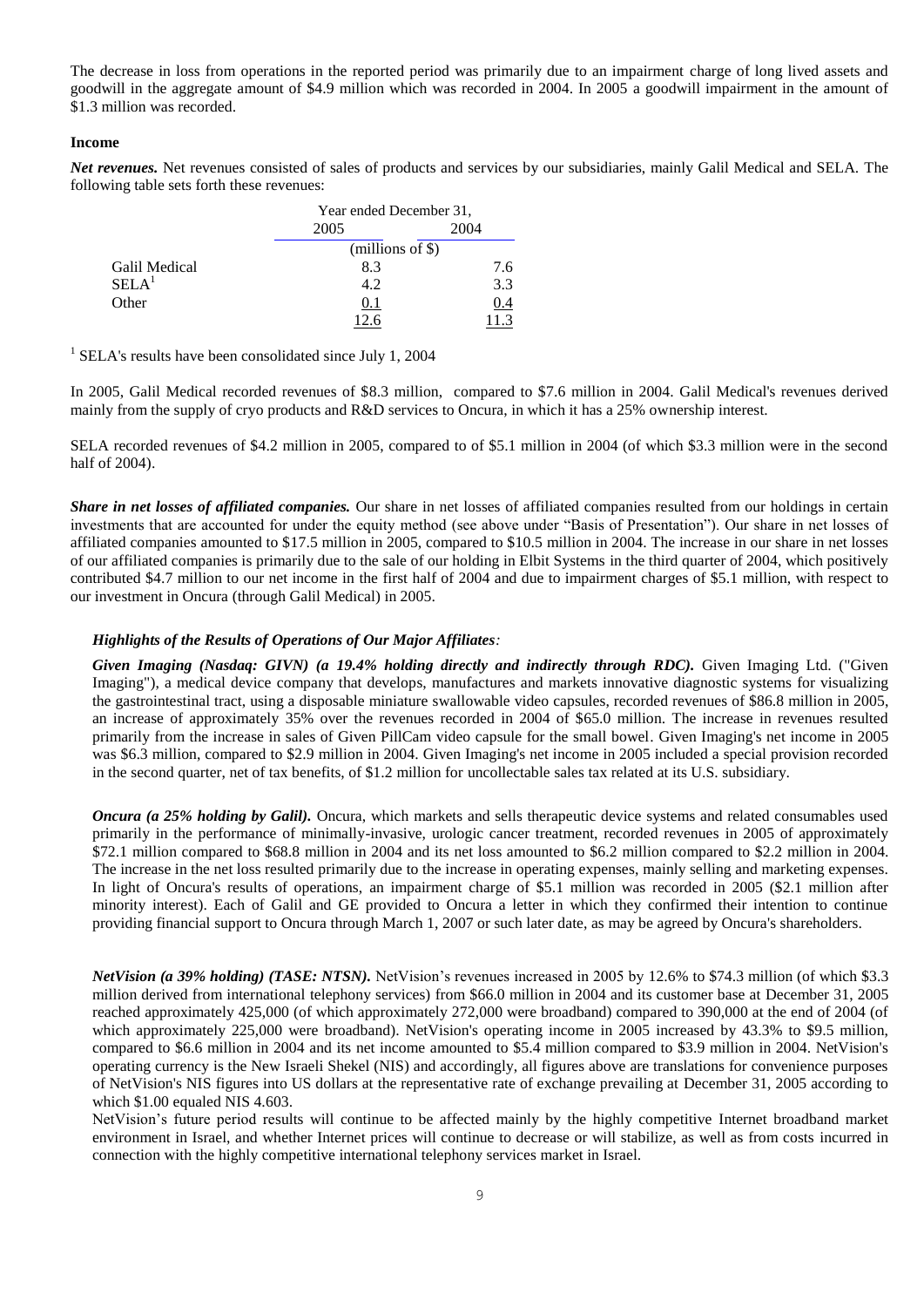On May 19, 2005, NetVision completed its initial public offering on the TASE of shares and convertible securities in consideration for aggregate immediate net proceeds of approximately \$31 million (see above under "MAJOR TRANSACTIONS AND NEW INVESTMENTS").

*Wavion (a 38% holding).* Wavion is a developer of broadband wireless access systems for Wi-Fi networks. Wavion's net loss amounted to \$6.3 million in 2005 the same as in 2004, which includes mainly expenses relating to the development of its product.

*ChipX (a 27% holding).* ChipX is a manufacturer of late stage programmable application-specific integrated circuits, or structured ASICs. ChipX's revenues in 2005 amounted to \$14.7 million, compared to \$16.2 million in 2004, and its net loss amounted to \$6.3 million, compared to \$5.6 million in 2004. Revenues decreased as ChipX shifted from its old product to the new Structured ASIC products.

*AMT (a 42% holding).* The AMT group develops technologies and products based on amorphous metals. AMT's consolidated revenues in 2005, amounted to \$3.6 million, compared to \$2.6 million in 2004 and its consolidated net loss amounted to \$3.9 million, compared to \$3.0 million in 2004. AMT's main subsidiary, AHT, which uses amorphous metals for heating products, recorded revenues of \$2.6 million in 2005, compared to \$1.2 million in 2004, and recorded a net loss of \$1.9 million in 2005, the same as in 2004.

We expect that most of our group companies as well as new companies in which we will invest will continue to recognize losses in future periods, as they invest significant resources in research and development and sales and marketing activities and have not yet generated significant revenues. Our results of operations will therefore be affected by the extent of our share in their net losses (to the extent they are reported under the equity or consolidation method of accounting).

## *Results of operations of significant group companies which are accounted for other than under the equity method of accounting and whose results do not affect our results of operations.*

*Partner (Nasdaq: PTNR) (a 2% holding as of December 31, 2005).* Partner is a Global System for Mobile Communications, or GSM, mobile telephone network operator in Israel. Our investment in Partner is accounted for as available-for-sale securities. Following the sale of most of our shares in Partner during the second quarter of 2005 (see above under "TRANSACTIONS AND NEW INVESTMENTS"), the market value of our investment in Partner as of December 31, 2005 amounted to \$26.0 million. Almost all of the remaining Partner shares held by us, amounting to approximately 3.1 million shares, are subject to certain transfer restrictions under Partner's Israeli communications license but are no longer pledged to Partner's lending banks.

In 2005, Partner recorded revenues of \$1,113 million compared to \$1,117 million in 2004 and its net income amounted to \$77 million, compared to \$102.4 million in 2004. Partner's subscriber base as of December 31, 2005 was 2,529,000 compared to 2,340,000 at the end of 2004. Partner's operating currency is the NIS and accordingly, all figures above are translations for convenience purposes of Partner's NIS figures into US dollars at the representative rate of exchange prevailing at December 31, 2005 according to which \$1.00 equaled NIS 4.603.

*Teledata (a 21% holding).* Teledata provides innovative access products and solutions for both traditional and next generation networks to telecom operators and service providers. Teledata's revenues in 2005 amounted to \$55.9 million compared to \$38.9 million in 2004 and its net income amounted to \$1.8 million in 2005 compared to a net loss of \$2.5 million in 2004. The increase in revenues resulted mainly from an increase in revenues from existing customers.

*Jordan Valley (a 28% holding).* Jordan Valley is engaged in developing solutions for advanced in-line thin film metrology for the semiconductor industry. Jordan Valley's revenues in 2005 increased to \$10.4 million from \$8.3 million in 2004, primarily due to the launch of new products. Jordan Valley's net loss in 2005 was \$0.1 million, compared to \$0.7 million in 2004.

*Gains from Disposal of Business and Affiliated Companies and Changes in Holdings in Affiliated Companies.* Gains from disposal of businesses and affiliated companies and changes in our holdings in affiliated companies in 2005 amounted to \$23.3 million, compared to \$132.4 million in 2004. The gain in 2005 resulted primarily from the following: (i) a gain of approximately \$19.7 million (which after income taxes amounted to \$17.2 million) resulting from the sale of Oren's shares in consideration for \$20.3 million; (ii) a gain of approximately \$3.0 million from the decrease in our interest in NetVision following its initial public offering; and (iii) a gain of \$1.2 million (which after minority interest and income taxes amounted to \$0.5 million) resulting from the exercise of a call option granted to a former senior executive of RDC to purchase 70,200 shares of Given Imaging for the aggregate exercise price of approximately \$12 thousand.

The gain recorded in 2004 resulted primarily from the following: (i) a \$104.6 million gain (which after income taxes amounted to \$91.5 million) resulting from the sale of our holding in Elbit Systems; (ii) a \$15.2 million gain (which after minority interest and income taxes amounted to \$6.7 million) resulting from the sale of 300,000 shares of Given Imaging by RDC and the decrease in our direct and indirect interest in Given Imaging following Given Imaging's secondary public offering; and (iii) a gain of \$5.8 million (which after minority interest and income taxes amounted to \$1.4 million) resulting from the purchase by RDC of treasury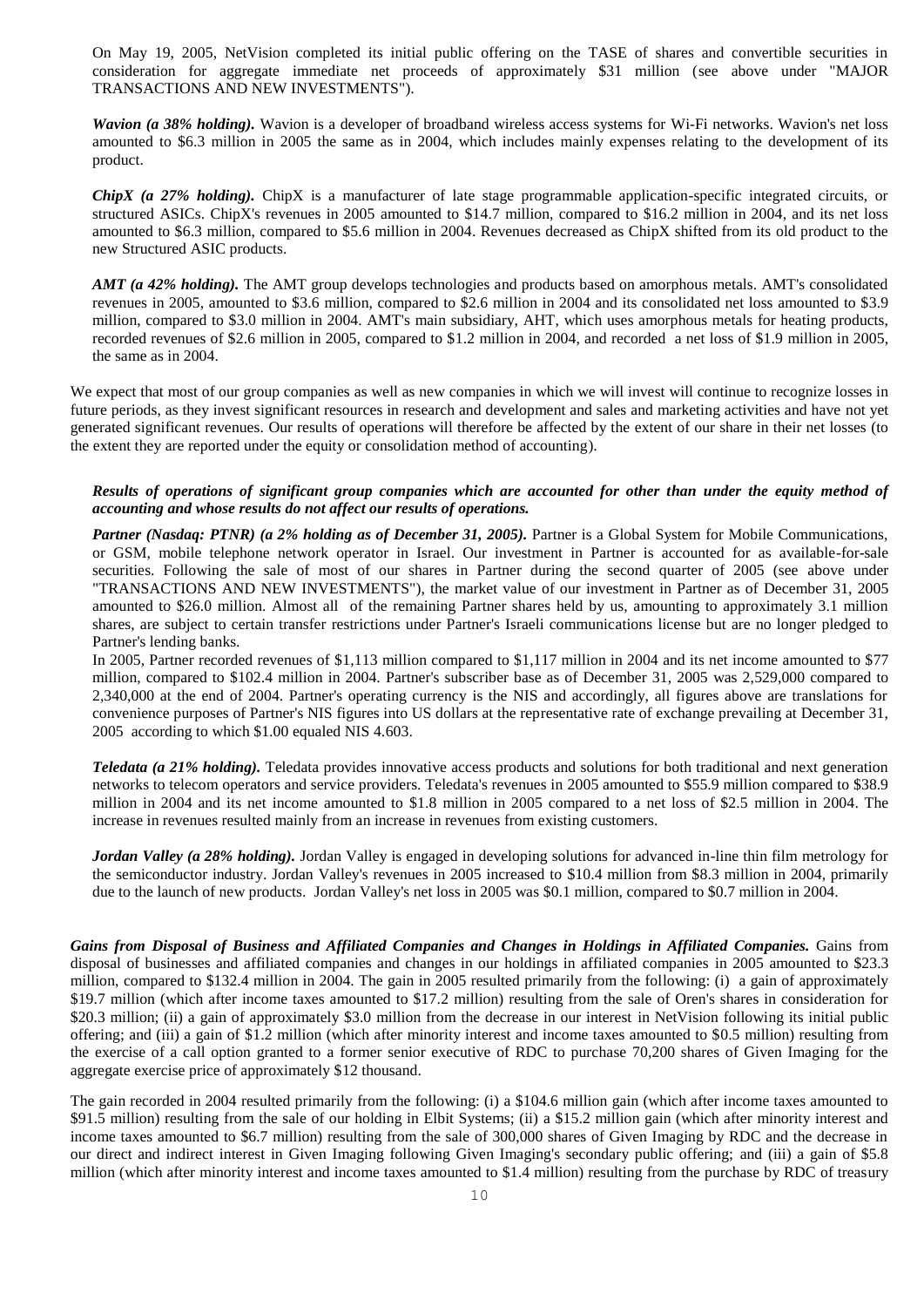shares amounting to approximately 3% of its outstanding shares from one of its shareholders (a former senior executive of RDC) in consideration for distribution of 200,000 shares of Given Imaging; and (iv) a \$5.3 million gain from the sale of our share of KIT eLearning, for a cash payment of \$9.4 million (from which we received \$5.7 million) and a future payment of up to an additional \$10.0 million based on future earnings of KIT in 2006 and 2007 (from which our share will be up to \$5.7 million).

*Other Income, net.* Other income, net, amounted to \$ 58.6 million in 2005 compared to \$4.7 million in 2004. The gain in 2005 was primarily due to the following (i) a \$56.4 million gain (which after income taxes amounted to \$45.4 million) from the sale of 12,765,190 shares of Partner for approximately \$94.0 million; (ii) a gain of \$1.1 million (\$0.7 million net of tax) from the sale of Zoran's shares received as part of the consideration for Oren's shares; and (iii) a gain from dividend received from Partner in the amount of \$0.4 million. The gain in 2004 resulted mainly from a \$5.4 million gain, before tax, from the sale of 854,701 shares of Zix which were received in consideration for ESW's assets and business sold to Zix in 2003.

### **Expenses**

*Cost of revenues.* Cost of revenues consisted primarily of expenses related to salaries and hardware associated with delivering products and services of our subsidiaries, mainly Galil Medical and SELA (whose results have been consolidated since July 1, 2004). Cost of revenues in 2005 amounted to \$7.2 million, compared to \$6.3 million in 2004.

*Operating expenses.* Operating expenses are comprised of research and development expenses, sales and marketing and general and administrative expenses of our and RDC's corporate operations and of our subsidiaries, mainly Galil Medical, SELA, Starling and 3DV. The following table sets forth operating expenses (excluding amortization of intangible assets which is presented separately and amounted to \$0.4 million in 2005 and \$0.1 million in 2004, which also constitute part of operating expenses under US GAAP but for presentation purposes are included as a separate item):

|                      |      | Year ended December 31, |  |  |
|----------------------|------|-------------------------|--|--|
|                      | 2005 | 2004                    |  |  |
|                      |      | $(millions of \$)$      |  |  |
| Corporate            | 6.9  | 7.3                     |  |  |
| <b>Galil Medical</b> | 3.5  | 2.8                     |  |  |
| SELA <sup>1</sup>    | 3.1  | 1.6                     |  |  |
| <b>Starling</b>      | 2.4  | 1.6                     |  |  |
| 3DV                  | 1.9  | 1.2                     |  |  |
| Other (mainly RDC)   | 0.7  | 2.5                     |  |  |
|                      | 18.5 | 17.0                    |  |  |

<sup>1</sup>SELA's results have been consolidated since July 1, 2004

Operating expenses of Galil Medical in the 2005 amounted to \$3.5 million, as compared to \$2.8 million in 2004 and its operating results amounted to operating loss of \$0.5 million compared to operating income of \$0.1 million in 2004.The increase in operating loss is due to the commencement by Galil of the development of its cryotherapy technology for application in the women's health field at the end of 2004. In November 2005, Galil Medical's Cryo products received FDA clearance for the treatment of breast fibroadenoma (non cancerous breast lumps).

SELA's operating expenses amounted to \$3.1 million in 2005, compared to \$2.9 million in 2004 (of which \$1.6 million was incurred in the second half of 2004) and its operating loss amounted to \$0.7 million compared to an operating income of \$0.4 million in 2004, resulting from the decrease in revenues recognized in 2005.

The decrease in operating expenses of the other companies resulted mainly from income recorded in RDC in 2005 with respect to employee stock option plans resulting from the decrease in the fair value of call options to purchase shares of affiliated companies.

*Finance income, net.* Finance income, net, amounted in 2005 to \$5.5 million, compared to \$1.4 million in 2004. The increase is mainly due to higher cash resources during the period as a result of the sale of our holding in Elbit Systems in 2004 for approximately \$197 million and from the sale of Partner shares in the second quarter of 2005 for approximately \$94.0 million. Income from interest in future periods is expected to decrease due to a decrease in cash resources mainly as a result of a cash dividend payment on September 27, 2005.

*Income Taxes.* Income taxes, net, amounted in 2005 to \$10.5 million which included mainly \$11.0 million of income taxes with respect to the gain resulted from the sale of Partner shares (which includes an offset of \$9.4 million due to the reduction in our previous valuation allowance with respect to losses incurred in prior periods following our receipt of a final tax assessment) and \$2.4 million resulting from the sale of Oren shares. These were partially offset mainly by a tax benefit of \$5 million, resulting from a decrease in our previous valuation allowance due to the sale of the ET group. Income taxes, net, in 2004 were \$15.1 million resulting mainly from the sale of our holding in Elbit Systems, the secondary public offering of Given Imaging, the purchase of treasury stock in RDC in consideration for distribution of Given Imaging's shares and the sale of Zix shares. Income taxes were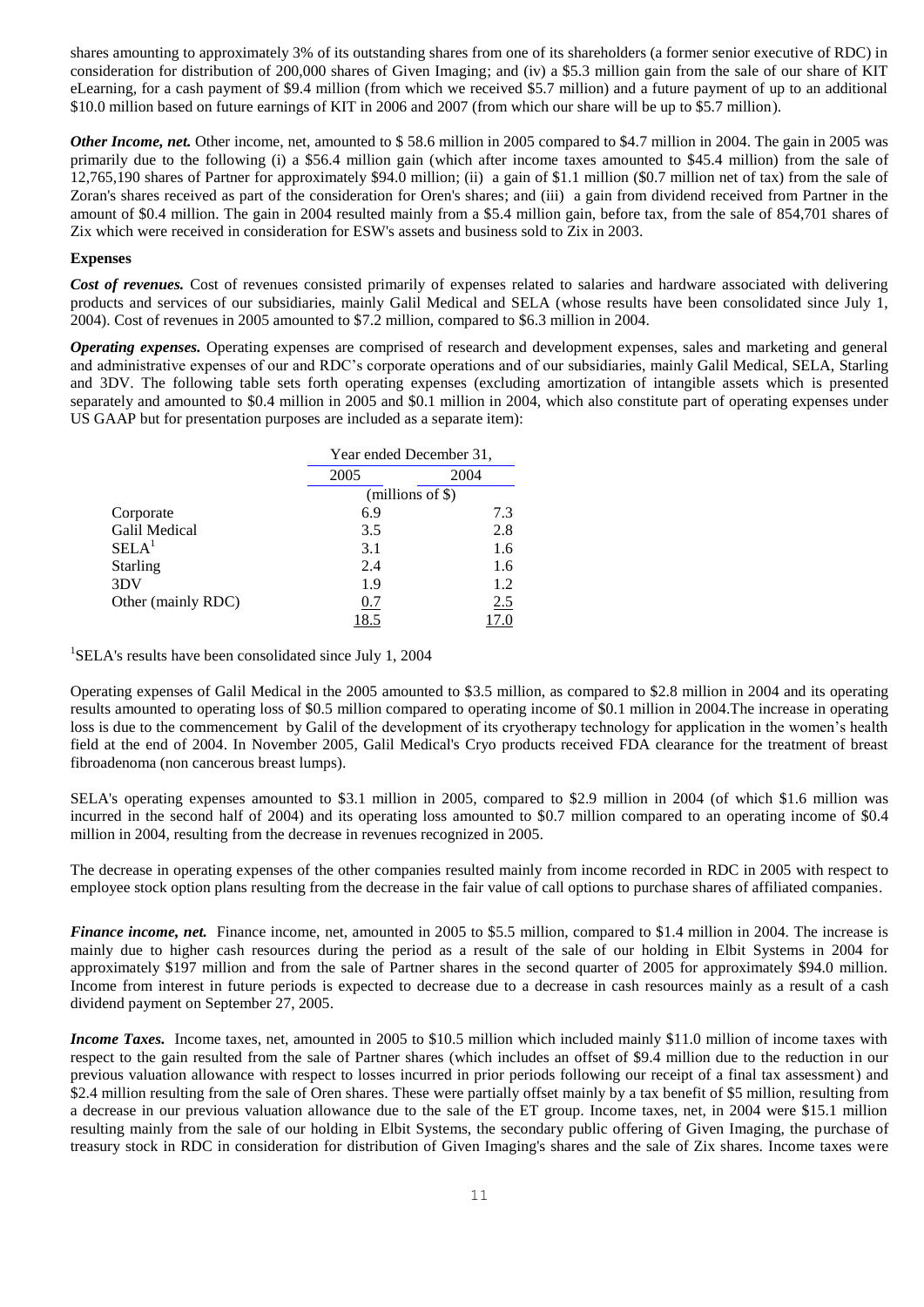partially offset by a tax benefit in the amount of \$2.9 million due to the change in the Israeli tax rate enacted in 2004 and a \$1.5 million tax benefit related to the impairment of future royalties to be received by MediaGate.

# **LIQUIDITY AND CAPITAL RESOURCES**

Consolidated cash, debentures and deposits at December 31, 2005, were approximately \$143.8 million compared with \$188.1 million at December 31, 2004. At December 31, 2005, corporate cash, debentures and deposits were \$133.8 million compared with \$175.7 million at December 31, 2004.

The main sources of corporate cash and other liquid instruments in 2005, were \$94.0 million of proceeds from the sale of Partner shares, \$10.5 million cash proceeds from the sale of our shares in Oren, \$8.8 million from the sale of Zoran's shares that were received as part of the consideration for Oren's shares; \$2.2 million repayment of loan by NetVision and \$2.1 million proceeds from the sale of the ET group.

The main uses of corporate cash and other liquid instruments in 2005, were an \$88.5 million dividend paid, income tax payments of approximately \$27.1 million (mainly with respect to the sale of Elbit Systems in 2004 and Partner in 2005) and \$40.5 million of investments (including loans) in new and existing group companies as detailed below (in millions of \$):

| Teledata          | 16.0 |
|-------------------|------|
| <b>Brainsgate</b> | 6.9  |
| Enure             | 4.0  |
| <b>Nulens</b>     | 1.7  |
| <b>Starling</b>   | 1.5  |
| Wavion            | 1.4  |
| Jordan Valley     | 1.4  |
| AMT               | 1.4  |
| Impliant          | 1.0  |
| Galil Medical     | 0.8  |
| 3DV               | 0.7  |
| Other             | 3.7  |
|                   | 40.5 |

In addition during 2005, RDC invested an amount of \$6.1 million, which included \$0.6 million in a new company established at the end of 2005, namely Medingo Ltd. which is developing a miniature disposable insulin dispenser for insulin dependent diabetic patients.

Consolidated working capital at December 31, 2005 amounted to \$136.2 million compared to \$162.2 million at December 31, 2004. The decrease is mainly due to the decrease in corporate cash and other liquid instruments.

At December 31, 2005, we and our subsidiaries had no material contractual obligations which are expected to affect our consolidated cash flow in future periods, except for lease obligations and payments of bank credits, bank loans and loans from others, including short term loans taken by our subsidiaries, in each case due in future periods as set forth in the table below (in million of \$):

| Type of Obligation | <u>2006</u> | 200′ | 1008 | 2009                     | Total |
|--------------------|-------------|------|------|--------------------------|-------|
| Loans from banks   | 3.8         | -    | -    | $\overline{\phantom{0}}$ |       |
| Loans from other   |             |      | -    | -                        |       |
| leases             |             |      |      |                          |       |

Consolidated loans at December 31, 2005, were approximately \$7.3 million, compared to \$7.5 million at December 31, 2004. In the first quarter of 2006 MediaGate's bank loan in the amount of approximately \$2.8 million was extingished. As a result, we will record in the first quarter of 2006 a gain of approximately \$2.7 million.

Almost all of the remaining Partner shares held by us as of December 31, 2005, amounting to approximately 3.1 million shares, are subject to certain transfer restrictions under Partner's Israeli communications license but are no longer pledged to Partner's lending banks.

Subsequent to December 31, 2005 and through March 13, 2006, we invested an additional aggregate amount of approximately \$6.6. million, which mainly included \$3.5 million in Safend.

See above under "MAJOR TRANSACTIONS AND NEW INVESTMENTS" regarding an agreement to purchase shares of Partner.